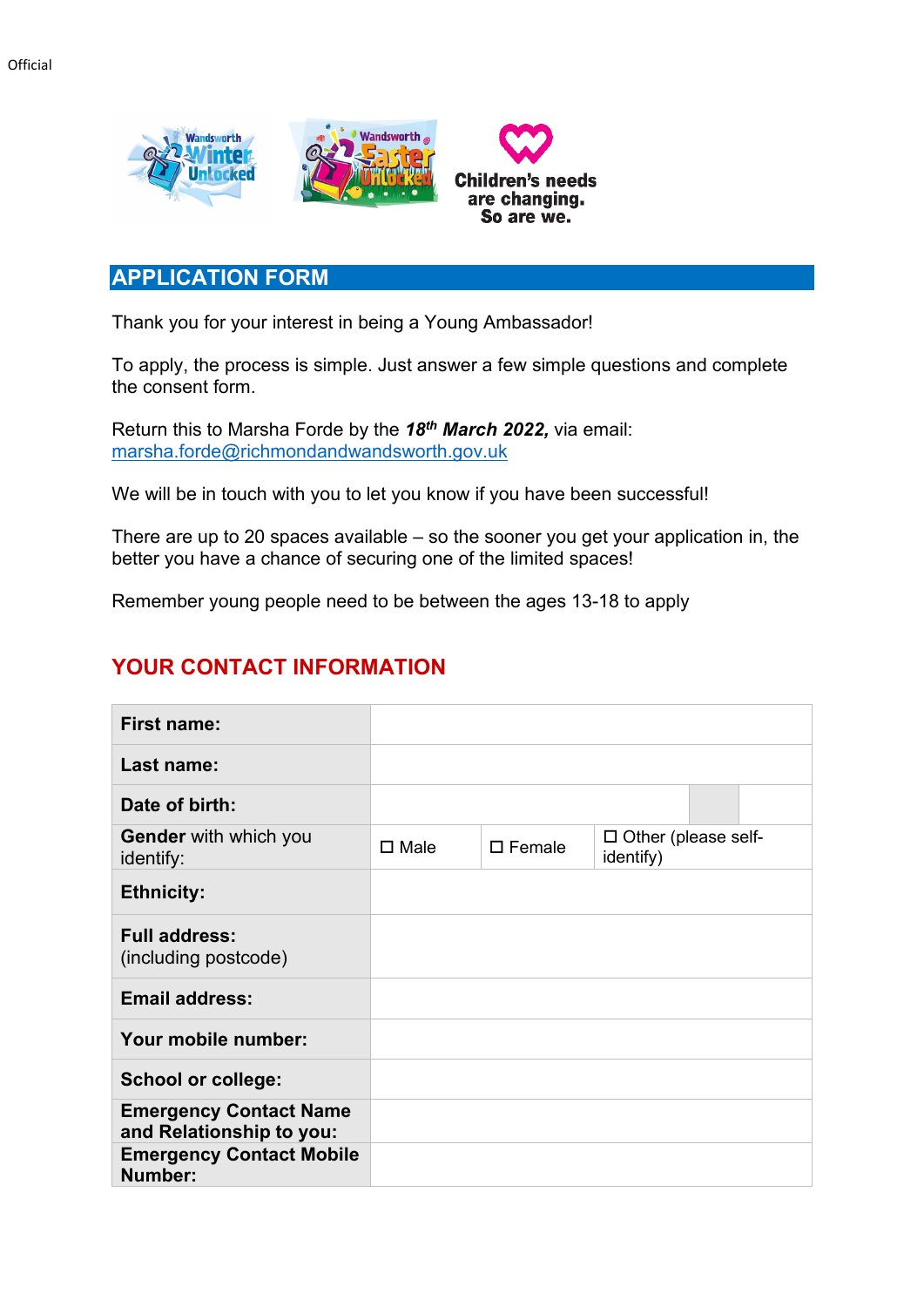**Why do I want to be a Wandsworth Young Ambassador?** 

**What skills and qualities do you have to bring to the role?**

**What are you particularly interested in (Please Tick)**

- **1. Youth Work**
- **2. Visiting Projects and Inspecting Activities.**
- **3. Decision Making on Grants**
- **4. Social Media and Online Activities.**
- **5. Publicity and Marketing**
- **6. Other – Please explain:**

**Are you available to attend training session week commencing 21st March 2022?**

- **YES**
- **No**

**If known, please list the dates you cannot make:**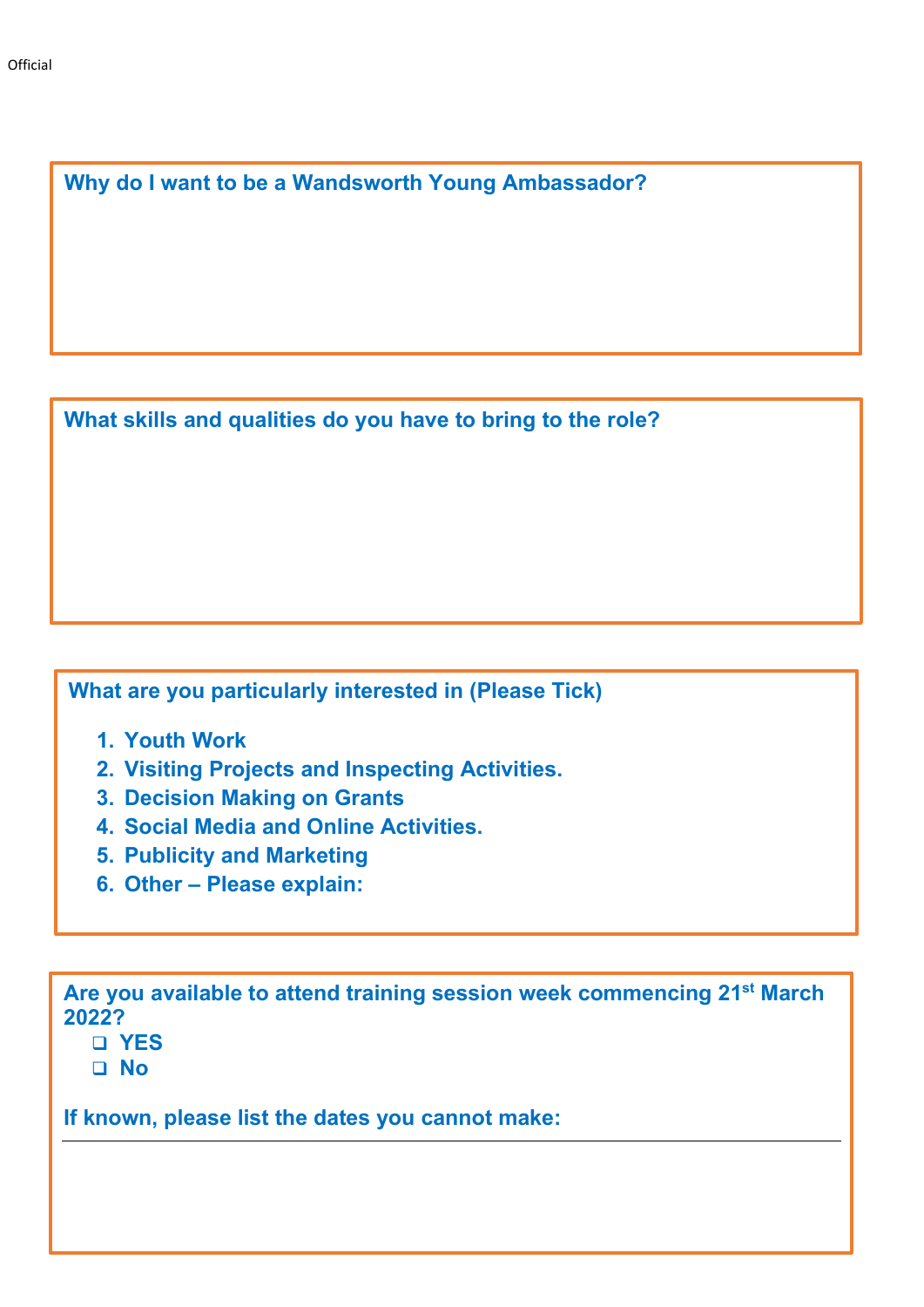**Are you available to attend activities between the dates 5th – 14th April 2022**

**YES** 

- **No**
- **Some**

**If known, please list the dates you cannot make:** 

**Do you meet any of these target groups? (Please Tick / Highlight)**

- **1. Young People who have a disability / SEND / Mental Health**
- **2. Children in Care / Young Carers / on a CIN or CP Plan**
- **3. In receipt of free school meals and Pupil Premium**
- **4. NEET**
- **5. Risk of exclusion or in Alternative Education (PRU)**
- **6. At risk of offending or Young Offenders**
- **7. None of the above**

**If yes to any of the above can you, please detail below:**